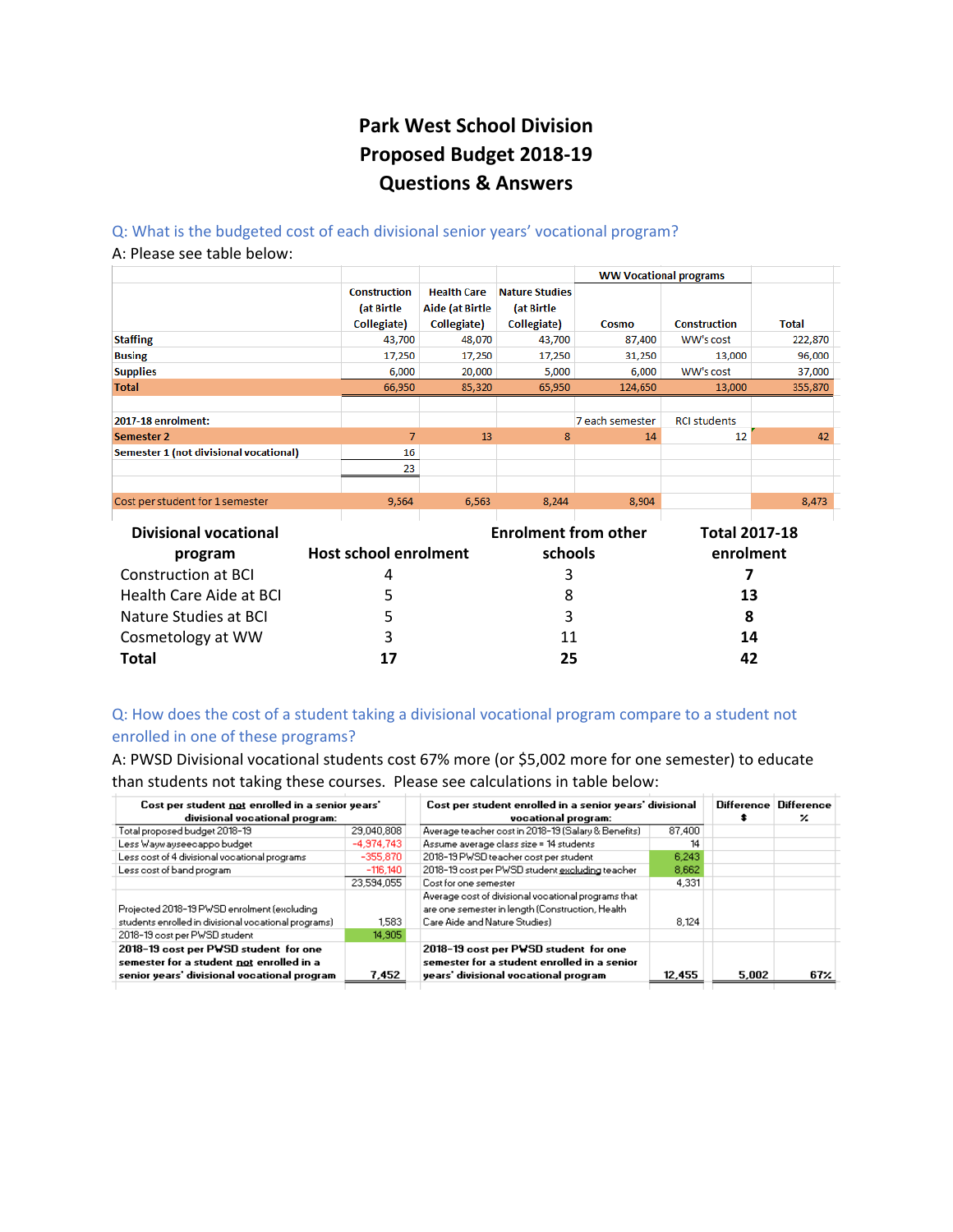# Q: How many students have taken the divisional senior years' vocational programs, and how many of these former students are currently working in the PWSD area?

A: In the past six years (2012‐13 through 2017‐18) here is the total enrolment by program: Construction – 64 Cosmetology – 37 (began in 2014‐15) Health Care Aide – 58 (began in 2014‐15) Nature Studies – 22 (began in 2016‐17) PWSD does not track its graduates' career paths and where they decide to live and work.

# Q: Who funds the Duke of Edinburgh program?

A: Outdoor education trips taken by students in connection with the Duke of Edinburgh program have been paid for by the families of students participating in the trips.

# Q: Can we see a more detailed breakdown of the whole budget? Are the 2017‐18 and 2018‐19 detailed budgets by fund available to the public?

A: The 2017-18 FRAME budget is available on our website (https://www.pwsd.ca/financial-info-2017-18). Please note that the amounts include the Waywayseecappo Education Partnership budget. We are seeking approval from the Board of Trustees and Waywayseecappo First Nation's Chief & Council to provide a breakdown by partner of the 2017‐18 budget and 2018‐19 proposed budget.

# Q: Where are teacher staffing reductions taking place?

# A: **Divisional teaching positions:**

Due to the proposed elimination of PWSD's four senior years' divisional vocational programs, 2.55 FTE divisional teaching positions for these programs are proposed to be eliminated. These programs are offered to all PWSD students across the division and are located at Birtle Collegiate (0.55 FTE for Health Care Aide, 0.5 FTE for Construction, and 0.5 FTE for Nature Studies) and at Waywayseecappo School (1.0 FTE Cosmetology). Please note that the 0.55 FTE for Health Care Aide is not a member of the Park West Teachers' Association. This position is with ACC Brandon. PWSD pays ACC Brandon.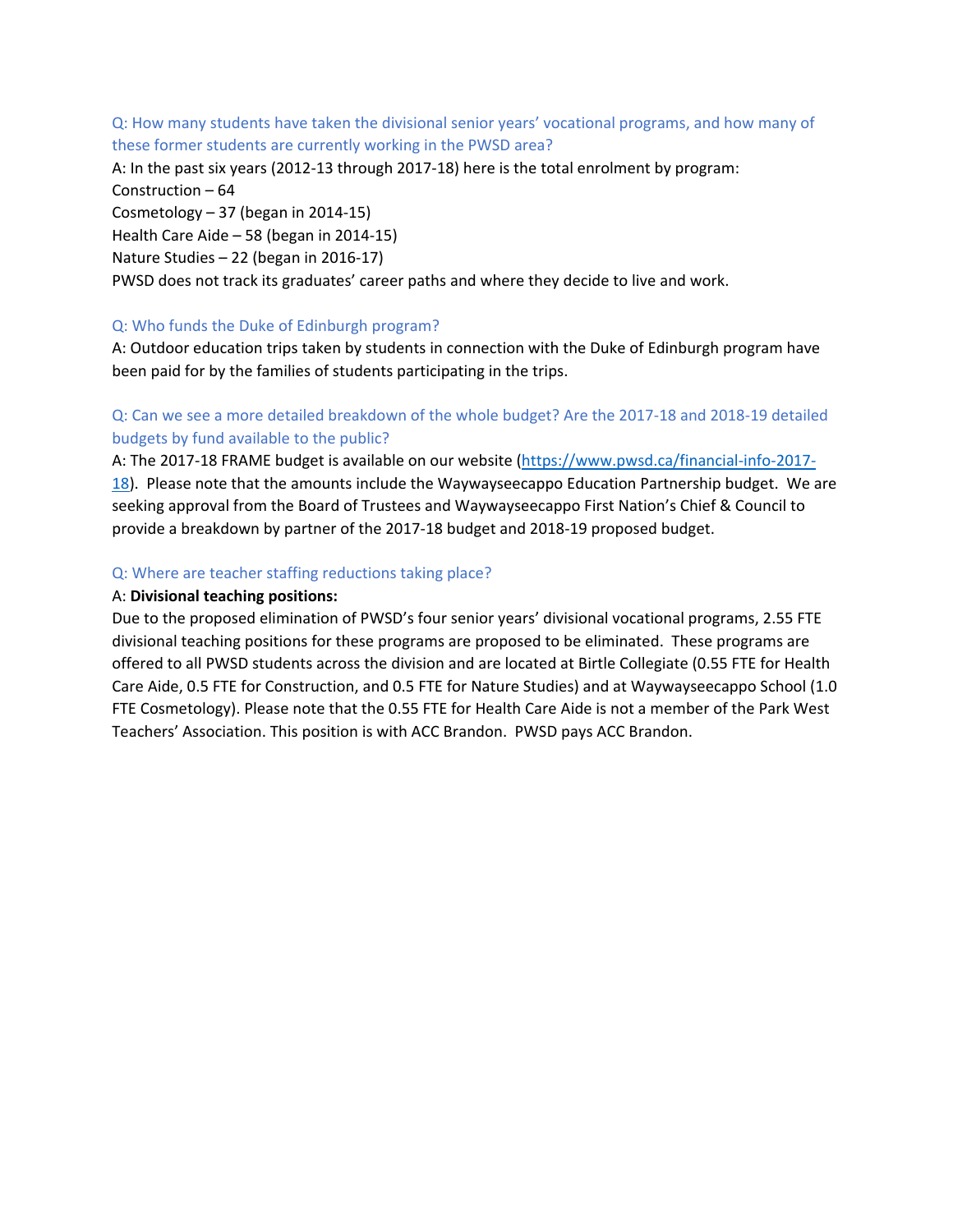### **School‐based teaching positions:**

PWSD uses a staffing formula based on enrolment for school‐based teaching positions. Decreased projected enrolment in 2018‐19 will result in 2.55 FTE fewer school‐based teachers in PWSD schools (coincidentally, this is the same FTE reduction as the Divisional teaching positions). The following table identifies where these reductions will occur:

|                  | <b>Proposed budget 2018-</b><br>19 staffing by formula |
|------------------|--------------------------------------------------------|
| <b>School</b>    | increase/(decrease)                                    |
| <b>BFS</b>       | $-0.25$                                                |
| <b>Binscarth</b> | $-0.25$                                                |
| Shoal Lake       | $-0.50$                                                |
| RCI              | $-0.75$                                                |
| Strathclair      | $-1.50$                                                |
| HCI              | 0.20                                                   |
| <b>RFS</b>       | 0.25                                                   |
| Miniota          | 0.25                                                   |
| Total            | -2.55                                                  |

At this time we believe that all reductions in teaching staff will be absorbed by term contracts, resignations and retirements. We do not expect that any permanent PWSD teachers will be laid off due to the proposed 2018‐19 budget.

### Q: What is the budgeted cost of band programs?

A: Band programs exist at Major Pratt, Hamiota Collegiate and Strathclair School (Shoal Lake band students are bused to Strathclair). 145 middle years students and 69 senior years students at these schools participate in band. Teacher staffing is provided to the following schools to run band or music programs (although some of these schools choose to use this staffing for other purposes):

| School             | FTE. |                                                             |  |
|--------------------|------|-------------------------------------------------------------|--|
| BCI                | 0.2  |                                                             |  |
| HCI                | 0.2  |                                                             |  |
| <b>MPS</b>         | 0.4  |                                                             |  |
| <b>RCI</b>         | 0.1  |                                                             |  |
| Strathclair        | 0.2  |                                                             |  |
| <b>Total</b>       | 1.1  |                                                             |  |
|                    |      | The total budget for PWSD's 2018-19 band/music programs is: |  |
| Staffing (1.1 FTE) |      | 96,140                                                      |  |
| <b>Busing</b>      |      | 15,000                                                      |  |
| <b>Supplies</b>    |      | 5,000                                                       |  |
| <b>Total</b>       |      | 116,140                                                     |  |
| 214 students,      |      |                                                             |  |
| cost/student       |      | 543                                                         |  |

#### Q: What is the educational value of vocational programs vs. band?

A: Both programs are obviously very important. The vocational programs teach hands on skills that can lead to future employment such as HCA, Cosmetology, Construction and Nature Studies. Each one of these programs teaches skills that students can take with them in their future life, make a career out of, or it can show them something that they thought they were interested in but have found they are not.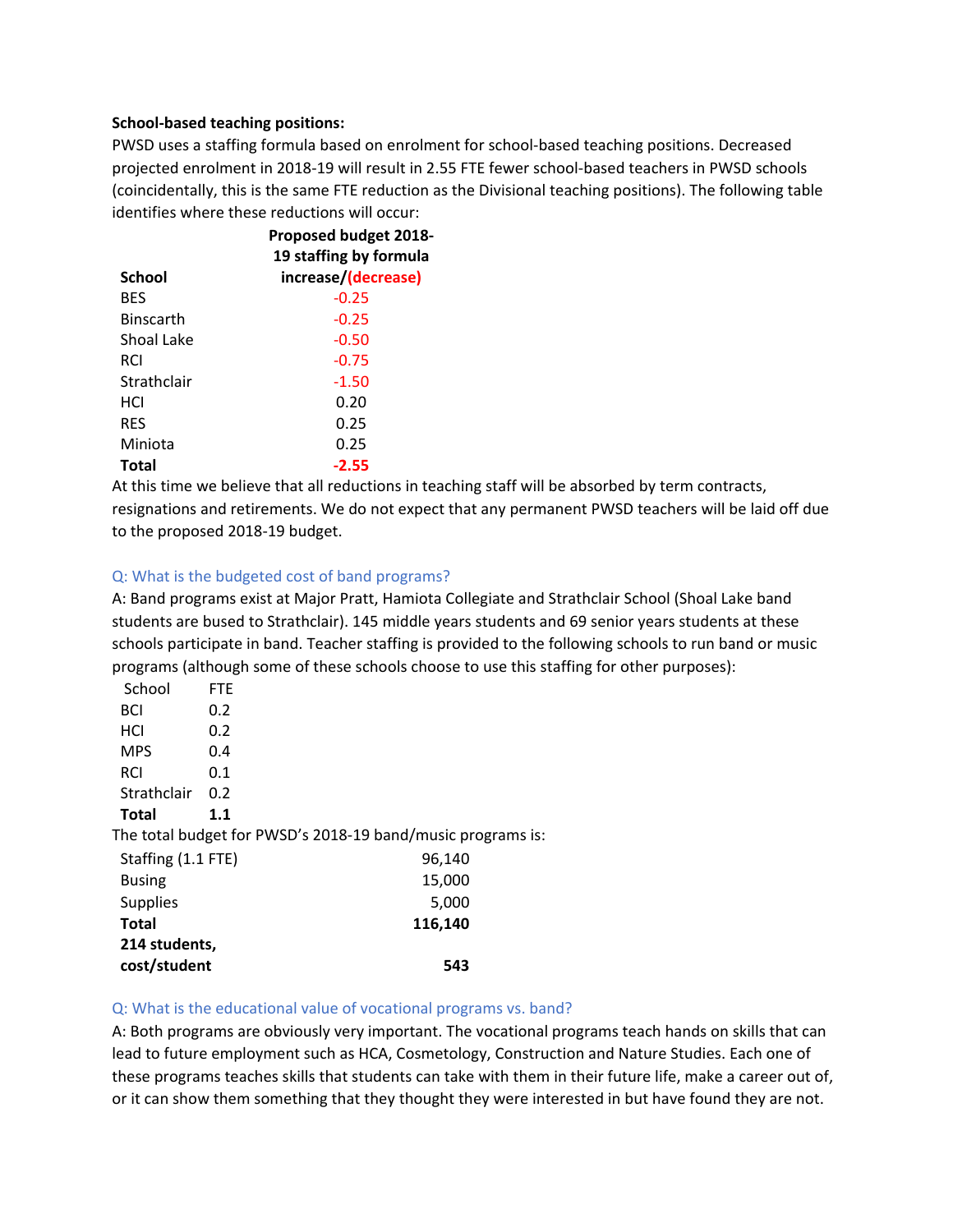Band can be argued to be just as important to some. Students at PWSD have gone on to band and music programs after their training here. A few have gone on to bands and have used their musical talents. For the majority of students band teaches another type of hands on skill that becomes life‐long for some. Both can be argued to have strong educational value in different ways.

# Q: What is the cost of our Literacy/Numeracy Facilitators? What is the role of these positions?

A: The proposed 2018‐19 budget includes \$204,803 for 2.0 FTE Literacy/Numeracy Facilitators. This includes salaries and benefits, mileage, supplies and professional development. One quarter of the salaries and benefits costs are paid for by Waywayseecappo First Nation because 0.5 FTE of our 2.0 FTE Literacy/Numeracy Facilitators' time is spent at Waywayseecappo Community School.

Numeracy/literacy facilitators work with all schools in the division on K‐8 numeracy and literacy. These staff members are in schools doing residence programs to give direct support to our classroom teachers. They also work with staff on the numeracy and literacy data that we collect as a division to evaluate our students' progress. These positions also provide PD to all staff through grade group meetings and in class support for staff when asked. They also lead the English Language Arts cohort that is being piloted in Strathclair and Hamiota to look at the new ELA curriculum. They coordinate the MRLC (Manitoba Rural Learning Consortium) math group with teachers from MP, RES, WW, and SCS. Given the Province's focus on numeracy and literacy and its recent summit of educators on these topics, our Literacy/Numeracy facilitators are key contributors to our schools. They have also represented the division on the provincial numeracy committee. Division admin and these facilitators will be working with principals on examining their numeracy and literacy data in order to determine how to best provide further support for them in these areas.

# Q: What is the cost of the ICT resource teacher? What is the role of this position?

A: The proposed 2018‐19 budget includes \$101,474 for 1.0 FTE Information and Communications Technology (ICT) resource teacher. This includes salaries and benefits, mileage and supplies. 0.5 FTE of this position was included in budget 2017‐18. The proposed 2018‐19 budget adds 0.5 FTE to make this a full-time position. Waywayseecappo pays 18% of the salaries and benefits costs of this position as students at Waywayseecappo N‐8 school make up 18% of PWSD's total student population.

This position gives direct classroom support to our teachers. Part of the focus of this position is to support our new fibre in the schools and the new possibilities it will have. One of our transitions will be switching to Google Suite and the ICT resource teacher will be getting the necessary training to support our schools next year in this transition. The ICT resource teacher aims to be in classrooms 80% of the time and this role includes supporting teachers with Literacy with ICT, (including creating a divisional skills document that schools will use for ICT). Other things the ICT resource teacher has done already include: work with global read‐aloud, coding (including helping to organize coding days), and helping teachers to effectively use smartboards in their classrooms. The ICT teacher leader has also helped to organize PD opportunities including arranging presenters and providing presentations on topics within technology in the classroom. This position is a member of the ICT team and helps to guide and plan future goals of PWSD with regard to technology and student learning. In feedback received from schools, many identified this as a very important position and recommended that it become full-time.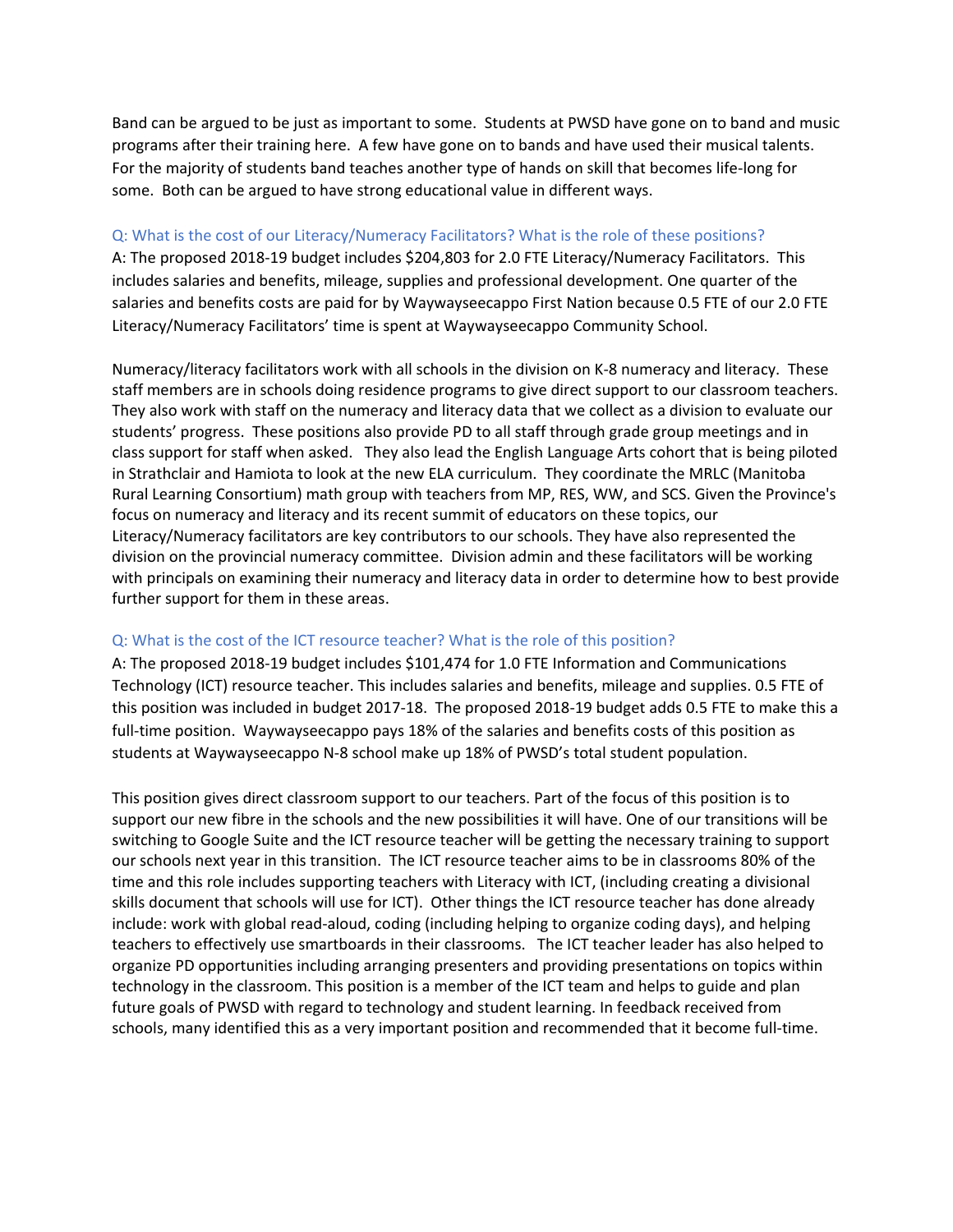# Q: Who determines the formula for school taxes?

A: The Province determined the formula for school taxes (Assessed property value x Portion taxed x Mill rate/1000). The Assessment Services branch of the Provincial Government is responsible for assessing property values across the province. The portion taxed (which varies by property type: 45% for Residential, 26% for Farmland and 65% for Commercial) was set by the Province.

# Q: What is the professional development budget? Is it separate for teachers vs. school division office staff and trustees?

The slide on Expenditures by function presented at the public budget presentation on Monday, February 26<sup>th</sup> included \$204,803 in budgeted costs for 2.0 FTE Literacy/Numeracy Facilitators in the Professional Development row. These costs should have been included in the Curriculum row. The slide has been corrected below (changed numbers highlighted in yellow):

| <b>Expenditures</b>             | 2018/2019  | 2017/2018  | Difference \$ | <b>Difference %</b> |
|---------------------------------|------------|------------|---------------|---------------------|
| Regular Instruction             | 16,983,653 | 17,080,035 | $-96,382$     | $-1%$               |
| <b>Student Support Services</b> | 3,753,986  | 3,836,105  | $-82,119$     | $-2%$               |
| <b>Adult Education</b>          | 161,751    | 175,412    | $-13,661$     | $-8%$               |
| Early Childhood                 | 108,631    | 107,292    | 1,339         | 1%                  |
| <b>Divisional Admin</b>         | 1,164,098  | 1,193,948  | $-29,850$     | $-3%$               |
| Curriculum                      | 417,666    | 364,960    | 52,706        | 14%                 |
| Library                         | 297,094    | 297,577    | $-483$        | 0%                  |
| <b>Professional Development</b> | 95,840     | 100,839    | $-4,999$      | $-5%$               |
| Transportation                  | 1,891,293  | 1,994,984  | $-103,691$    | $-5%$               |
| Maintenance                     | 3,342,268  | 3,452,825  | $-110,557$    | $-3%$               |
| Fiscal                          | 460,600    | 442,000    | 18,600        | 4%                  |
| Capital Items                   | 363,928    | 308,175    | 55,753        | 18%                 |
| <b>Total Expenditures</b>       | 29,040,808 | 29,354,152 | $-313,344$    | $-1%$               |

# **Expenditures by function**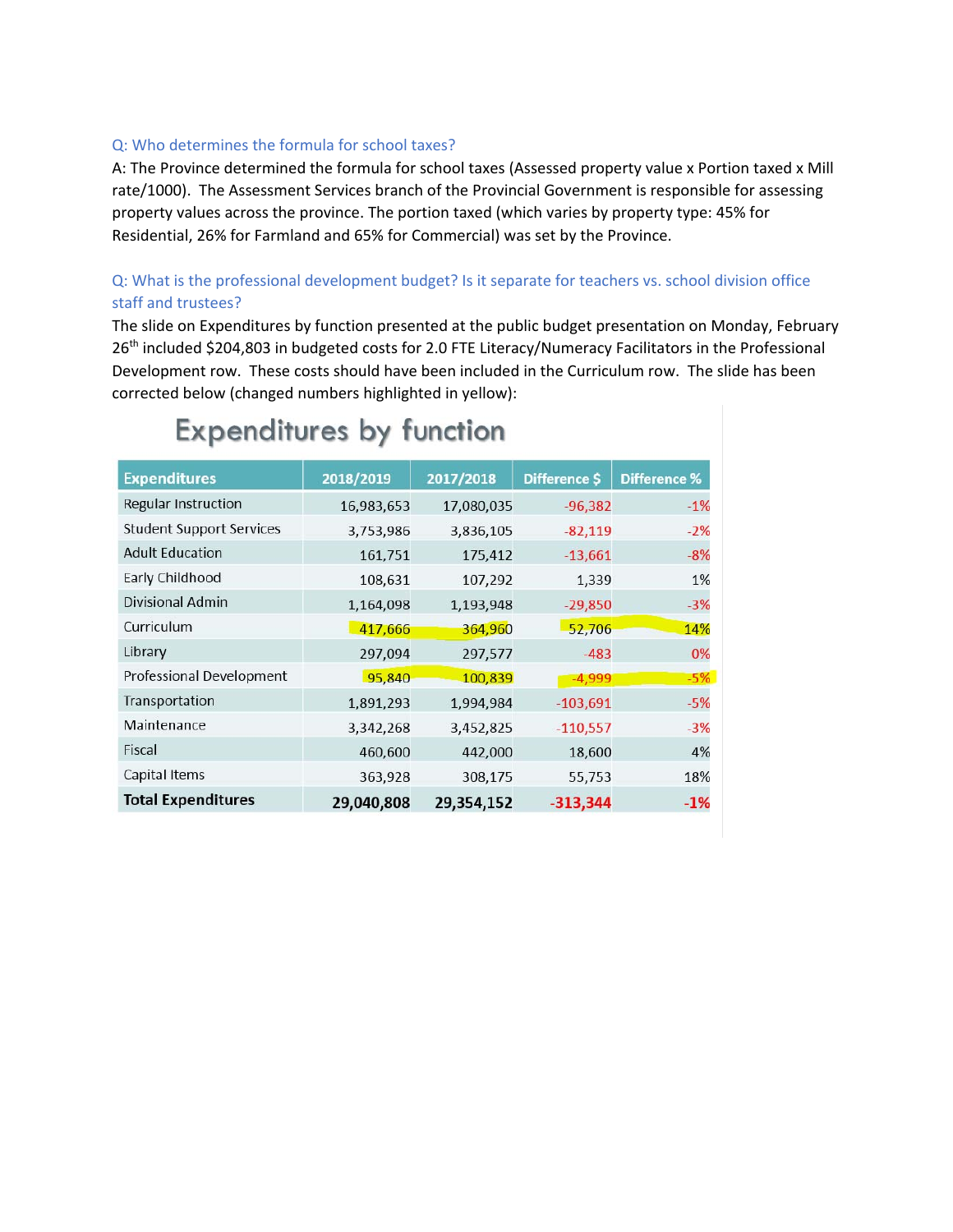The \$95,840 budgeted for 2018‐19 for Professional Development is for school based staff. \$67,275 of this amount is received as base support from the Province and therefore cannot be reduced. The following table shows a breakdown of the \$95,840:

| School PD                                | 45,165 |
|------------------------------------------|--------|
| <b>Principal PD</b>                      | 11,000 |
| Study/Grade group meetings               | 10,000 |
| Trauma team                              | 7,175  |
| <b>Additional PD funds</b>               | 7,000  |
| Resource PD                              | 5,500  |
| September PD day                         | 4,000  |
| Manitoba Rural Learning Consortium       | 2,000  |
| Department of Education PD               | 1,000  |
| <b>Professional Learning Communities</b> | 1,000  |
| Beginning teachers                       | 1,000  |
| October PD day                           | 500    |
| March PD day                             | 500    |
| <b>Total</b>                             | 95.840 |

An additional \$58,690 is included in the proposed 2018‐19 budget for Professional Development of staff in other areas. These amounts are included in the corresponding rows (noted in the table below).

| <b>ICT Technicians</b>                | 10,000 | Included in Regular Instruction row       |
|---------------------------------------|--------|-------------------------------------------|
| <b>Principals and Secretaries</b>     | 3,500  | Included in Regular Instruction row       |
| Off Campus (Waywayseecappo)           | 325    | Included in Regular Instruction row       |
| <b>Educational Assistants</b>         | 4.474  | Included in Student Services row          |
| <b>Board of Trustees</b>              | 16,000 | Included in Divisional Administration row |
| Secretary-Treasurer and Finance Staff | 6,500  | Included in Divisional Administration row |
| Literacy/Numeracy Facilitators        | 2.055  | Included in Curriculum row                |
| <b>Transportation Department</b>      | 7,836  | Included in Transportation row            |
| Workplace Health & Safety             | 5,000  | Included in Maintenance row               |
| Maintenance Department                | 3.000  | Included in Maintenance row               |
| <b>Total</b>                          | 58,690 |                                           |

### Q: How is PD (professional development) allocated?

A: PWSD's Assistant Superintendent and the PD committee determine where to allocate the school based PD in April for the following school year. The bulk of PD investment is to support divisional priorities. Most teachers get \$250 to use for PD during the year but can apply for Additional PD to receive extra money. It should be noted most registrations for PD are at least \$250 when you travel to Winnipeg, for example, which does not include expenses for accommodations, food and mileage.

#### Q: Do PWSD staff take PD out of province and out of country?

A: Not many staff go out of province or country but sometimes we have teachers who attend professional development outside this area. We have two teachers who are going to Las Vegas for example. They were allocated \$800 each of out the \$7,000 Additional PD fund to do so. They will fund additional costs on their own to cover registration, flight, hotel, and food. Any divisional staff that will attend PD will do so within their own budgets, noted above. Their PD must be approved by the Superintendent or Assistant Superintendent.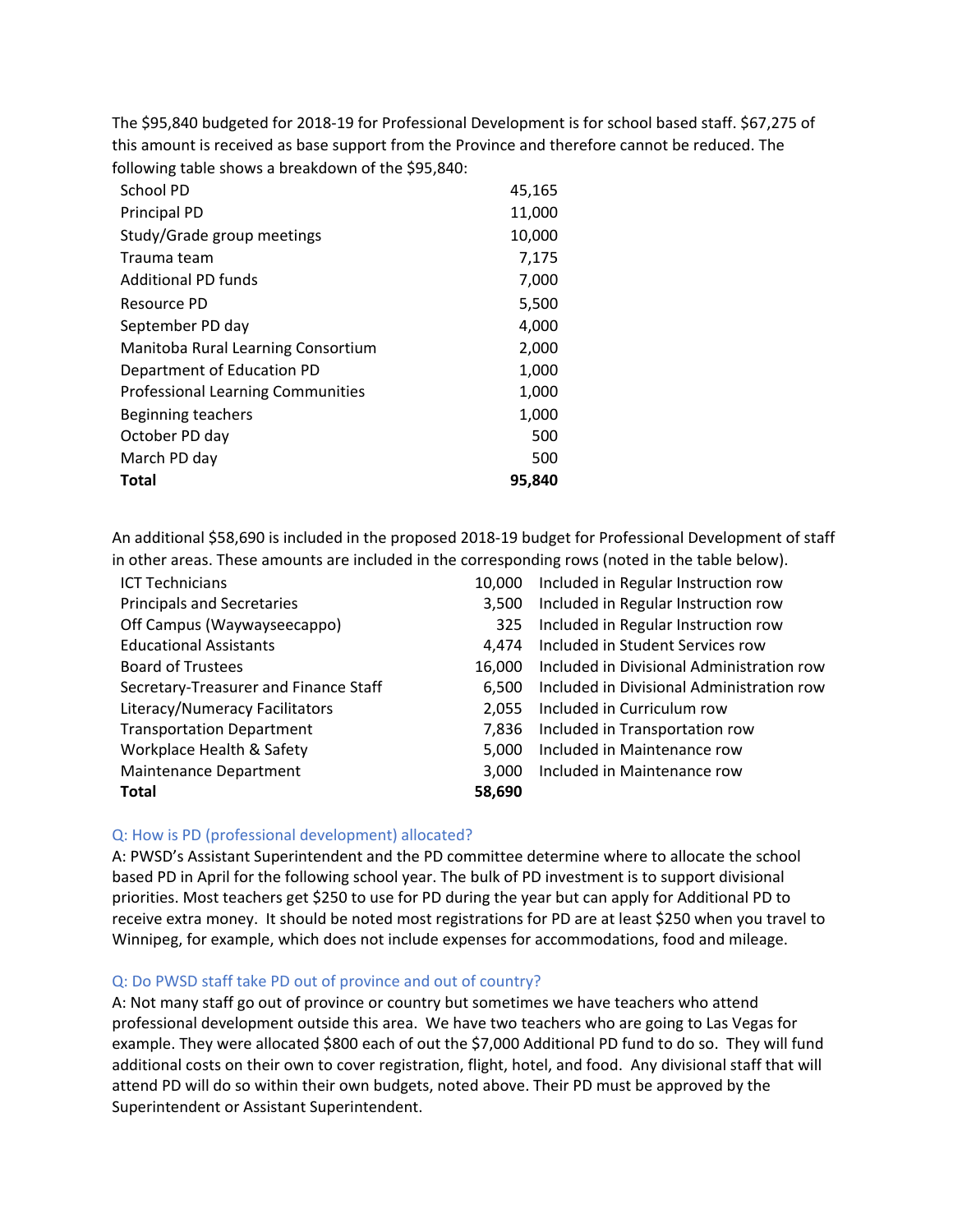### Q: Do PWSD staff take PD remotely using technology?

A: Yes, we have had PD by Zoom (like Skype) for many different events including principals meetings, student services meetings, divisional webinars that are starting and mindfulness training as some examples. We will have two webinars this spring, and a series of them next fall for staff PD.

# Q: How much would PWSD save if there were no education partnership with Waywayseecappo First Nation?

A: PWSD would not save money. PWSD would lose \$405,393 from budgeted revenues in 2018‐19 if we did not have an education partnership with Waywayseecappo First Nation. Waywayseecappo First Nation transfers this amount to PWSD to pay for a portion of overhead costs such as: trustee costs, senior administration costs, student services, guidance and clinician costs, ICT department costs, maintenance department costs, and accounting software costs.

# Q: If the Waywayseecappo partnership helps to reduce our overhead costs, why don't we have an education partnership with Birdtail and Keeseekowenin?

A: We are open to considering such partnerships. The Waywayseecappo partnership took years of consultation and negotiating to finalize. Certainly we would entertain any proposed partnership with interested First Nations within our area.

### Q: How many staff are there at Division Office and what are their roles?

A: There are currently 14.0 FTE with office space at Division Office who are paid for by PWSD: Superintendent (1.0 FTE) Assistant Superintendent (1.0 FTE) Executive Assistant to Superintendents (1.0 FTE) Secretary‐Treasurer (1.0 FTE) Payroll Administrator – teaching and contract staff (1.0 FTE) Payroll Administrator – support staff (1.0 FTE) Accounts Payable Administrator (1.0 FTE) Finance Assistant (0.5 FTE) – this position is removed from the proposed 2018‐19 budget Student Services Co-ordinator (1.0 FTE) Maintenance Supervisor (1.0 FTE) Transportation Supervisor (1.0 FTE) Executive Assistant to Student Services, Maintenance & Transportation (1.0 FTE) Student Records Officer (1.0 FTE) Literacy/Numeracy Facilitators (1.5 FTE paid for by PWSD; 0.5 paid for by Waywayseecappo)

# Q: What percentage staffing reduction is being proposed at Division Office as compared to the proposed teacher reductions?

A: The proposed teacher staffing reduction (4.55 FTE ‐ excludes 0.55 FTE Health Care Aide instructor as this is not a PWSD position as it is paid for by ACC Brandon) and the proposed Division Office staffing reduction in 2018‐19 are both 3% lower than 2017‐18 staffing levels. As noted elsewhere in this document, at this time we believe that all reductions in teaching staff will be absorbed by term contracts, resignations and retirements. We do not expect that any permanent PWSD teachers will be laid off due to the proposed 2018‐19 budget.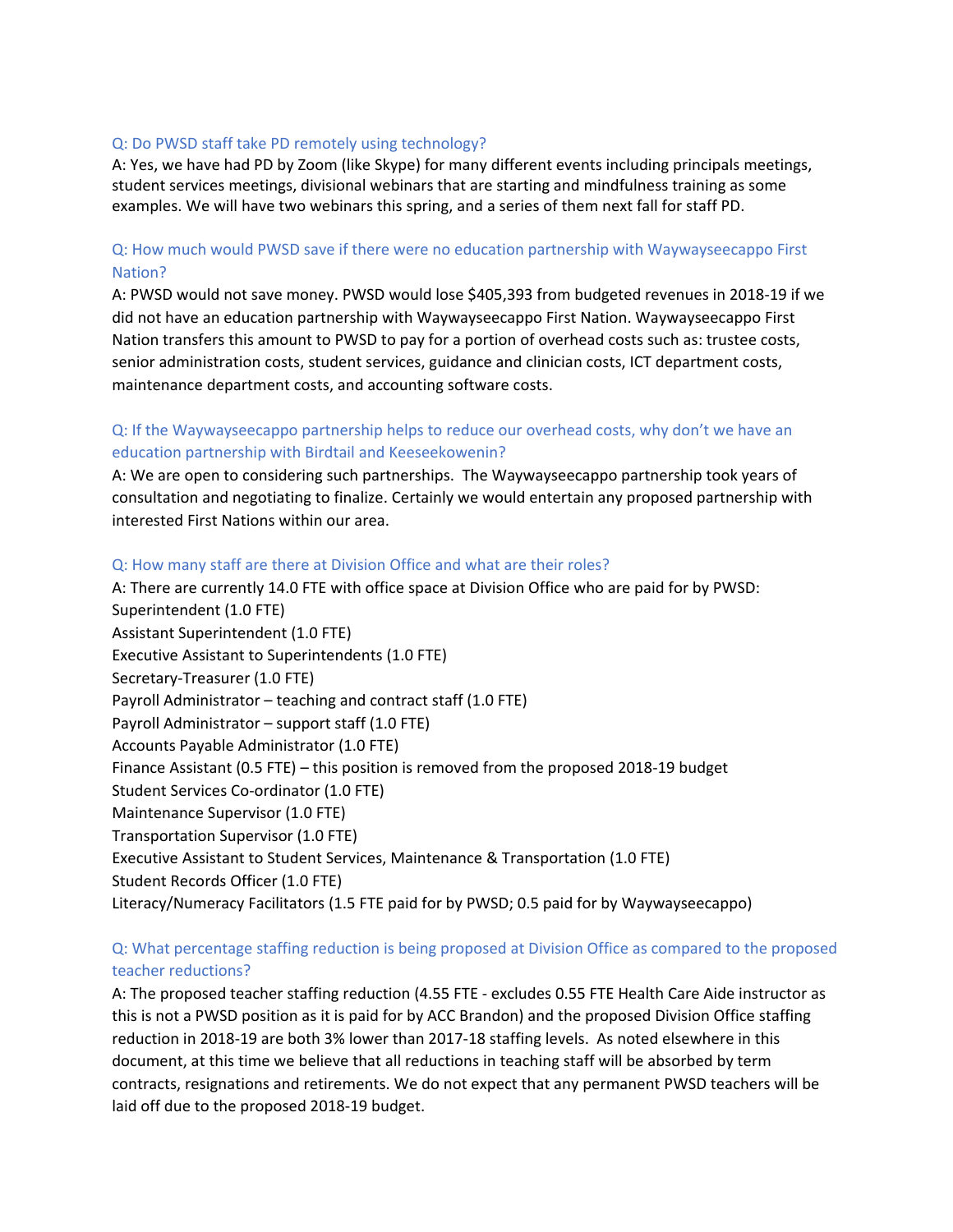### Q: Will cosmetology students be able to transfer credits to ACC?

A: Unfortunately this is not possible. ACC does not have an accredited Hair Styling program. Cosmo is an appreciable trade that is normally associated with a private training institution. Students will need to check with a private hairstyling college to see what, if any, credits/skills are transferable.

# Q: Have retirement packages been offered to teachers nearing retirement to reduce our payroll obligations/replace higher earning teachers with lower earning teachers?

A: An early notice incentive is available for all teaching staff on a permanent contract that provide early notice to the Division regarding retirement. Those who provide notice on or before March 31st receive \$600 while those who provide notice on or before April 30th receive \$300. Within the past two years, PWSD asked other school divisions about their early notice incentives. While some divisions had offered more significant incentives, they discontinued these practices because they were ineffective both in terms of cost and implementation.

# Q: Could divisional vocational programs run without busing? Could students provide their own transportation?

A: Yes. However, our divisional construction program ran for the first 5 years without divisional busing and enrolment was very low from schools other than the host school.

### Q: Could we charge a fee to students taking divisional vocational programs to help offset costs?

A: Yes, we could, but this may result in a significant drop in enrolment, which would further increase the staffing cost per student of these programs. Also, the original mandate of the vocational programs was that students could take them without incurring additional costs.

# Q: Do we really need to comply with Province's direction to limit special requirement (local taxation) increase to 2%?

A: PWSD asked all other school divisions in Manitoba about their plans shortly after the February 8/18 provincial education funding announcement. We received responses from 32 out of 37 divisions. All but one respondent indicated that they would comply with the Province's 2% limit, or would recommend to the board that they should comply. One division indicated that it was considering up to a 3% increase to the special requirement but that it would be consulting with the public. We will be complying with the provincial directive.

#### Q: Can we cut some divisional vocational programs instead of all of them?

A: Yes. However, due to our limit on local taxation this year, spending in one area must be offset by decreased spending in another area. For example, if we do not cut any or all of the vocational programs, we would have to find reductions in other areas to offset these costs.

# Q: How do our divisional administration costs compare to other Manitoba school divisions?

A: FRAME (Financial Reporting and Accounting in Manitoba Education) is the standardized method of accounting and financial reporting for school divisions/districts in Manitoba. The 2017‐18 FRAME budget report (please see link below) shows a range of planned spending on divisional administration from 2.7% to 5.7% by Manitoba's 37 school divisions. It also shows PWSD's planned 2017‐18 spending on divisional administration to be 4.1%, or the  $27<sup>th</sup>$  lowest. However, due to our unique education partnership with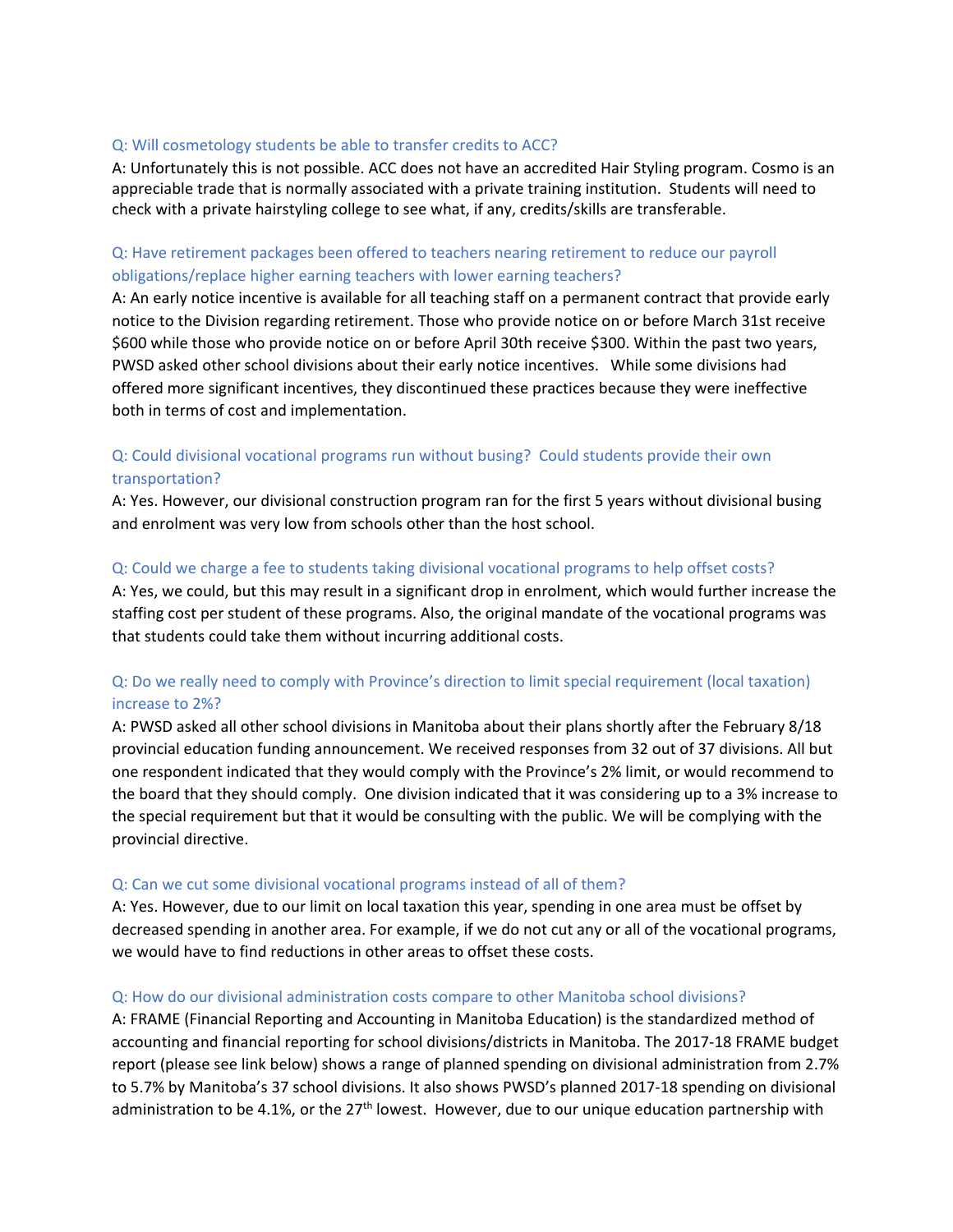Waywayseecappo First Nation, the Province allows us to remove the additional administration costs related to the partnership. With these costs removed, our 2017‐18 planned spending on divisional administration drops to 3.3%, or the 9<sup>th</sup> lowest. It is this 3.3% figure that it used to determine whether we are compliant with the Province's administration cap. This number was well below our admin cap. Link to FRAME reports: http://www.edu.gov.mb.ca/k12/finance/frame\_report/index.html

#### Q: Can we combine schools or close schools?

A: The Province has had a moratorium on school closures for several years. To close a school would require community support and approval from the Province.

#### Q: What is the cost of middle years' vocational programs?

A: The budgeted cost for 2018‐19 middle years' vocational programs is: \$48,500 (\$17,500 for staffing, \$19,000 for busing, and \$12,000 for supplies). All of the additional divisional staffing for middle years' vocational programs (0.2 FTE) is allocated to BCI.

#### Q: Are there savings to be achieved by delivering more courses by IITV?

A: The division is developing a plan for online learning. This will be finalized during the 2018‐19 school year. As part of the process, we will examine models of online delivery from other divisions. The main focus for online learning is increasing course options while ensuring that qualified teachers are delivering courses. Whether this results in cost savings is yet to be determined.

# Q: There is a shortage of health care aides in our area. Could we consider a partnership with Prairie Mountain Health to continue the HCA vocational program?

A: The division is willing to explore this possibility with the local health authority.

#### Q: How long does it take to complete each of the vocational programs?

A: Cosmetology is three one semester programs (3 levels), HCA is one IITV course in semester one, then full-time second semester at BCI. Nature Studies and Construction are both one full-time semester at BCI (2nd semester).

# Q: Will our enrolment drop if we cut divisional vocational programs? Will students move to other divisions to pursue these courses?

A: Perhaps, but we did not see a significant increase in enrolment when we introduced the new vocational programs, so we will not likely see a significant decrease in enrolment if our divisional vocational programs are cut.

#### Q: Would the board consider moving teachers to schools of best fit for their skills?

A: All school divisions have agreements with their local teachers' unions. It has been PWSD's practice when a reduction needs to take place in a building that it is the person lowest on the seniority list in that building who is moved. We are always trying to match teacher skills as best as we can to the courses they teach and we analyse all staff particularly with specialists.

#### Q: What is the maximum enrolment in each of our divisional vocational programs?

A: 20 students in Construction and Health Care Aide; 15 students in Nature Studies; and 11 in Cosmetology. Cosmetology, which runs both semesters, is limited to 11 work stations.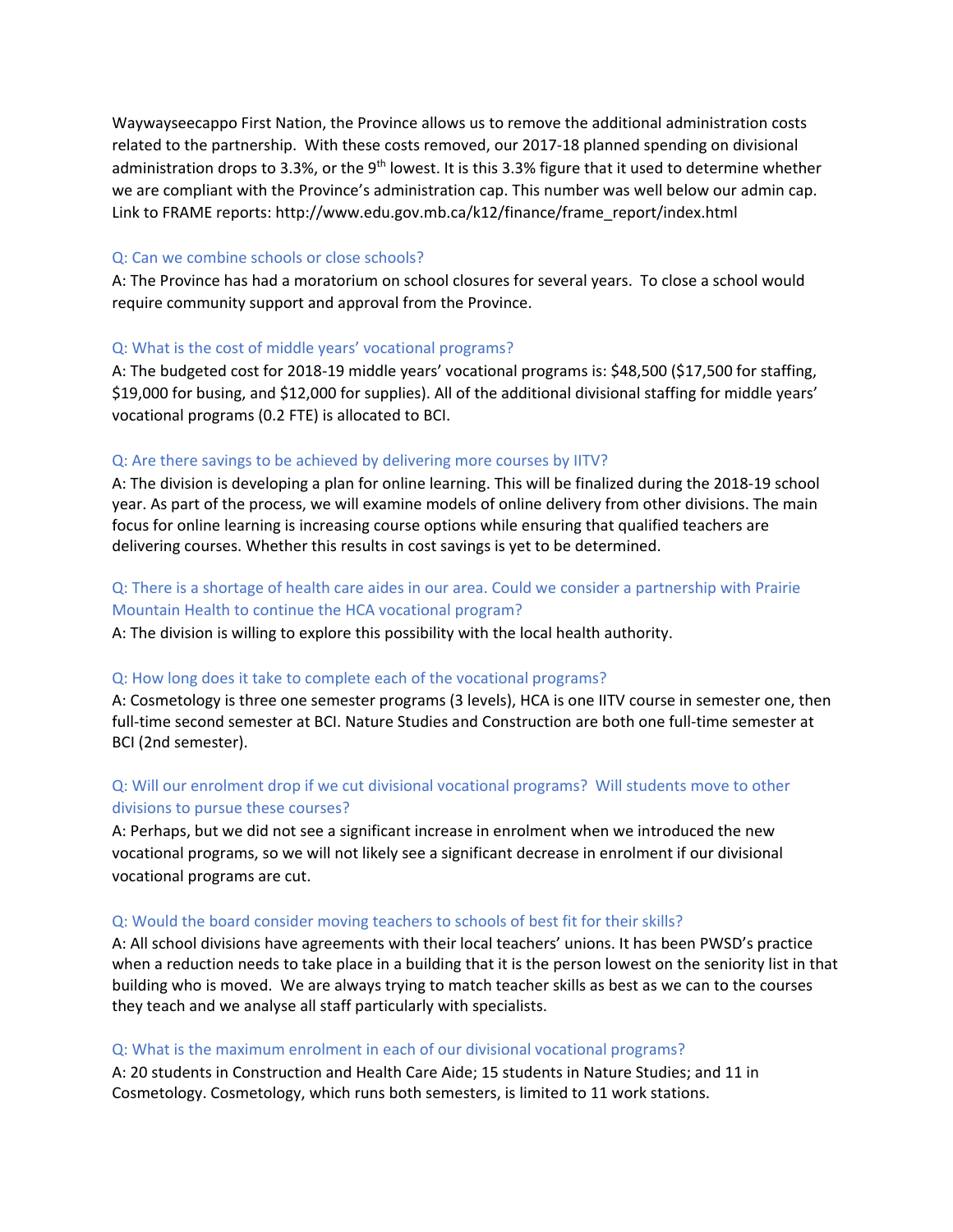# Q: Are unfilled spots in divisional vocational programs offered to the public? If so, what do we charge them to attend?

A: Yes. Often the division will advertise openings in community newspapers. In the event that non‐high school students attend, we charge them for tuition and materials (dependent on the program).

# Q: How old do you have to be to take the divisional vocational programs?

A: Construction, Nature Studies and Cosmetology are available to students in grades 9 through 12. Students must be at least 18 years old to enroll in the Health Care Aide course.

# Q: Can staff members make a presentation to the board regarding the proposed 2018‐19 budget? A: Yes.

# Q: Why did the budgeted cost of the Fibre Co-op levy increase by \$40,000 since 2017-18?

A: Cost increases are common among start‐up entities. The increased levy remains lower than what PWSD would have paid its previous internet service provider in 2018‐19. We have significantly increased our connectivity and improved learning opportunities for students.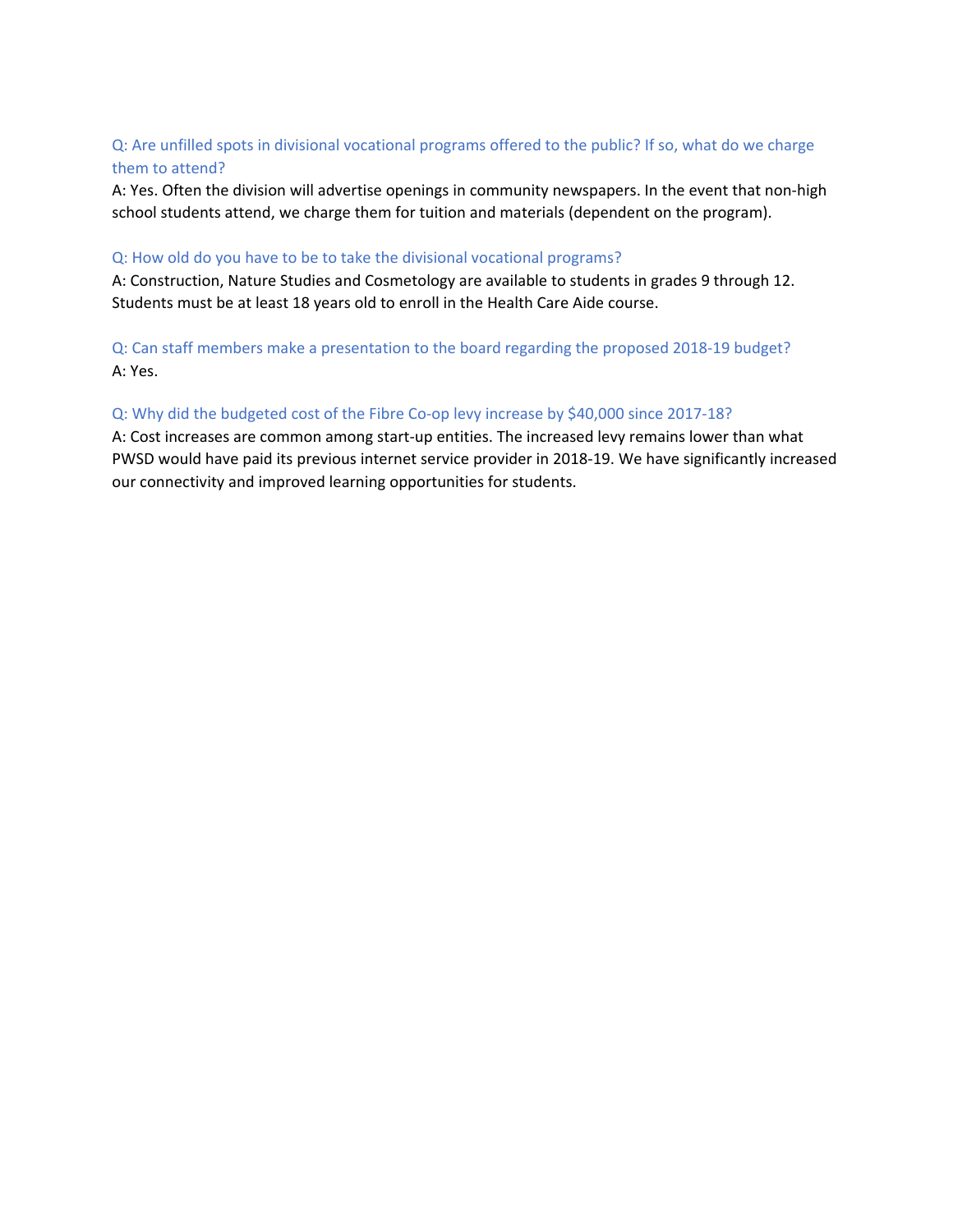#### **The following questions and answers were added on March 21, 2018:**

# Q: Will PWSD be able to recover its investment in setting up its facilities for the senior years' divisional vocational programs?

A: This question was asked prior to the reinstatement of the four senior years' divisional vocational programs in the proposed 2018‐19 budget. Very little infrastructure or material investments were required for three of the divisional programs (Construction, Nature Studies, and Health Care Aide). They all use existing facilities and classrooms. The materials and equipment specific for the Health Care Aide program are provided by Assiniboine Community College. There was investment in equipment for the Cosmetology program. This was achieved through additional grants from Manitoba Education. The classroom setup and construction was completed by divisional maintenance staff.

# Q: Is there time to reduce the number of trustees before 2018‐19?

A: Yes. The Board has discussed reducing the number of trustees several times over the past few years. Trustees are democratically elected by ward to serve all students of Park West and to represent the interests and concerns of their constituents. A difficulty in the discussion about reducing the number of trustees comes in identifying which wards might lose trustee representation.

A school division would need to get the approval of the Minister of Education and complete public consultations when considering changing the number of wards into which it is divided, the boundaries of the ward, or the number of trustees of each ward. Section 57 of the Manitoba Public Schools Act outlines the process that must be followed when altering school division wards or the number of trustees.

# Q: What does a Superintendent do?

A: The Superintendent is the Chief Executive Officer of the entire division. He is responsible for all divisional business, programs, and daily operations. He implements the Board's vision by making day‐to‐ day decisions about educational programs, spending, staff, and facilities. The Superintendent and Board collaborate to lead the community in the development and articulation of shared values, common purposes, and a desired future for the division.

He is responsible for all staff and students. He reports directly to the Board. The Superintendent department is responsible for all major issues that come up in our schools and division. The Superintendent reports on our divisional progress to the Department of Education and is our liaison between our Board of Trustees and the Department. In our division, a key responsibility of the Superintendent is working with Waywayseecappo First Nation on our educational partnership. The Superintendent also leads our divisional strategic planning and assists the Board of Trustees in developing and implementing our plan. The Superintendent department evaluates principals and divisional staff, works on program planning within the division, and leads several committees. The Superintendent also represents the division on outside committees such as the Park West Fibre Co‐op and community stakeholder groups.

# Q: What does an Assistant Superintendent do?

A: The Assistant Superintendent's biggest responsibility is staff and human resources. The Assistant Superintendent is responsible for our teaching staff when it comes to hiring, evaluations, leave forms, leave of absences, placement in schools, and all other things related to staffing and personnel. Part of this responsibility is getting the projections for next year ready for budgeting and working with schools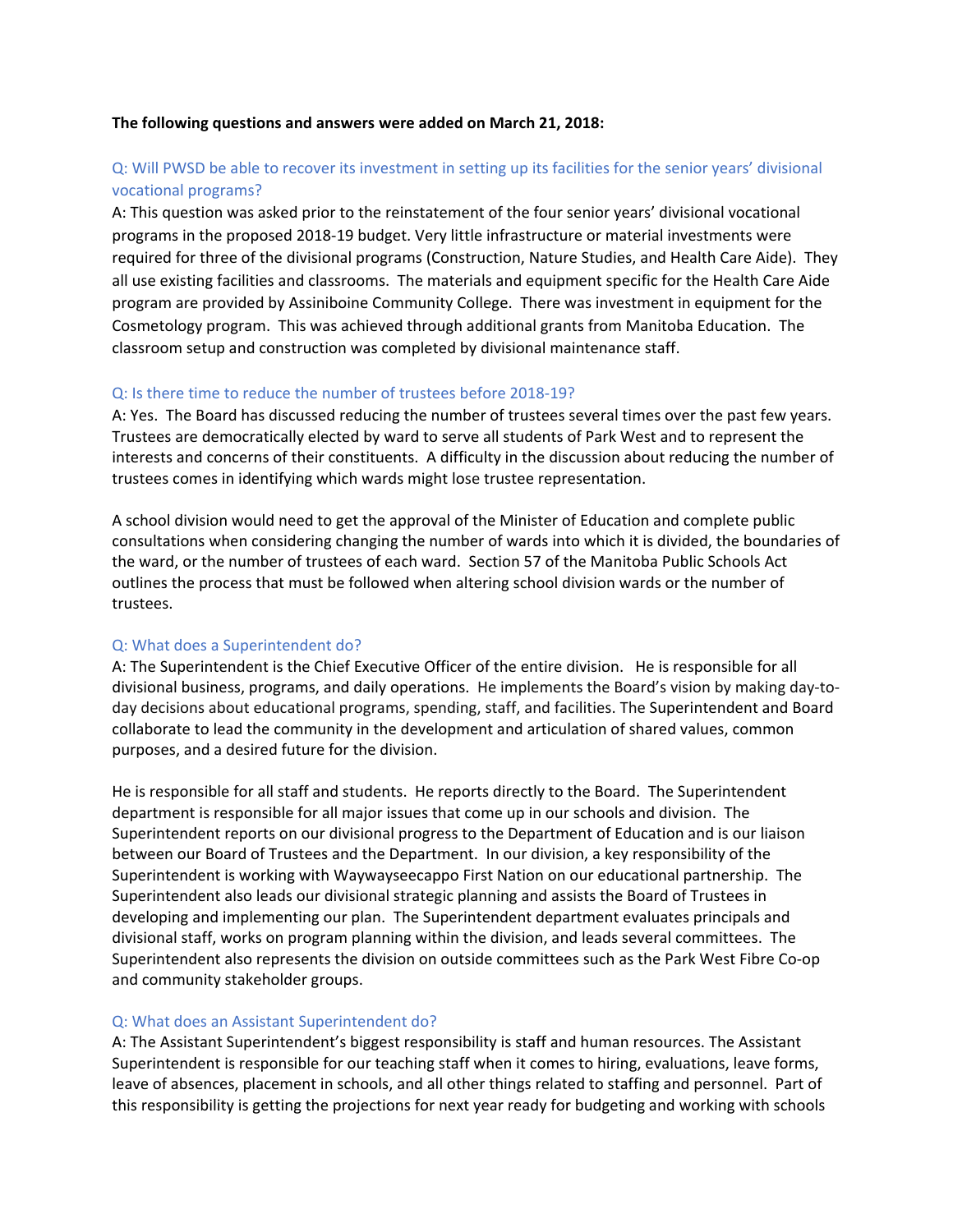on their staffing plans, organizing, interviewing, and hiring of new staff. The Assistant Superintendent works with our two employee unions (PWTA and CUPE) on issues that arise. The Assistant Superintendent also provides reports at Board meetings on changes in staffing, provincial results, curriculum, and all departments that he oversees. He also works with the PWTA on the professional development (PD) of our teaching staff. Together, they organize Park West's direction on PD. Currently, the Assistant Superintendent oversees the pilot committee which is looking at student assessment, evaluation, and reporting. The Assistant Superintendent is responsible for supporting principals and organizes their regular meetings, supports their growth, development, and evaluation. Another responsibility is working with our Literacy/Numeracy facilitators on curriculum related planning and facilitation. The Assistant Superintendent directly supervises the Student Services Coordinator and the ICT teacher leader. He is also responsible for the committee which examines all the accessibility issues within our school while ensuring divisional compliance to provincial directives. The Assistant Superintendent shares responsibility with the Superintendent for vocational programs. He also works with the Implementation team for the partnership with Waywayseecappo, is a member of the ICT steering committee, and liaises with stakeholder groups.

#### Q: Why do we need two Superintendents?

A: While the two positions share some responsibilities, they have unique and very busy roles. The leadership of our division requires two full‐time administrators. While they sometimes will attend events together, they try to make sure they are in different spots to fill different needs and to maximize their effectiveness.

#### Q: Are the salaries of our senior administration consistent with those of other school divisions?

A: The Division reviews comparative compensation of senior administration positions on an annual basis. In 2017‐18, the salaries of our Superintendent, Assistant Superintendent and Secretary‐Treasurer are each within 3% (plus or minus) of the average salaries among school divisions with similar student enrolment (1801 – 2600). The salaries of these positions at PWSD in 2017‐18 are in the lowest paid quarter when compared to all divisions across the province.

# Q: Could we reduce spending in areas like meals and snacks, innovation and citizenship projects, appreciation events and mileage reimbursements?

A: Meals and snacks ‐ there is nothing in the budget for this in 2018‐19, nor in 2017‐18. The amount of \$15,000 removed from the 2017-18 budget was the full amount. PWSD policy since July 1/17 has been not to supply meals and snacks for in‐division meetings. Staff are still permitted to claim for meals (with receipts, up to a maximum per meal) when travelling outside the division for work purposes.

Innovation project funds ‐ there is nothing in the budget for this in 2018‐19, nor in 2017‐18. The amount of \$15,000 removed from the 2017‐18 budget was the full amount.

Citizenship project funds ‐ there is nothing in the budget for this in 2018‐19, nor in 2017‐18. The amount of \$15,000 removed from the 2017‐18 budget was the full amount.

Appreciation events ‐ budget 2017‐18 reduced this budget from \$15,000 to \$5,000. This amount in 2017‐18 is for the February Student Citizenship evening, and the May/June Staff Recognition evening. The revised proposed 2018‐19 budget reduces this budget from \$5,000 to \$0.

Mileage rate - at our current rate of \$0.38/km, we are already the lowest paying division in the province.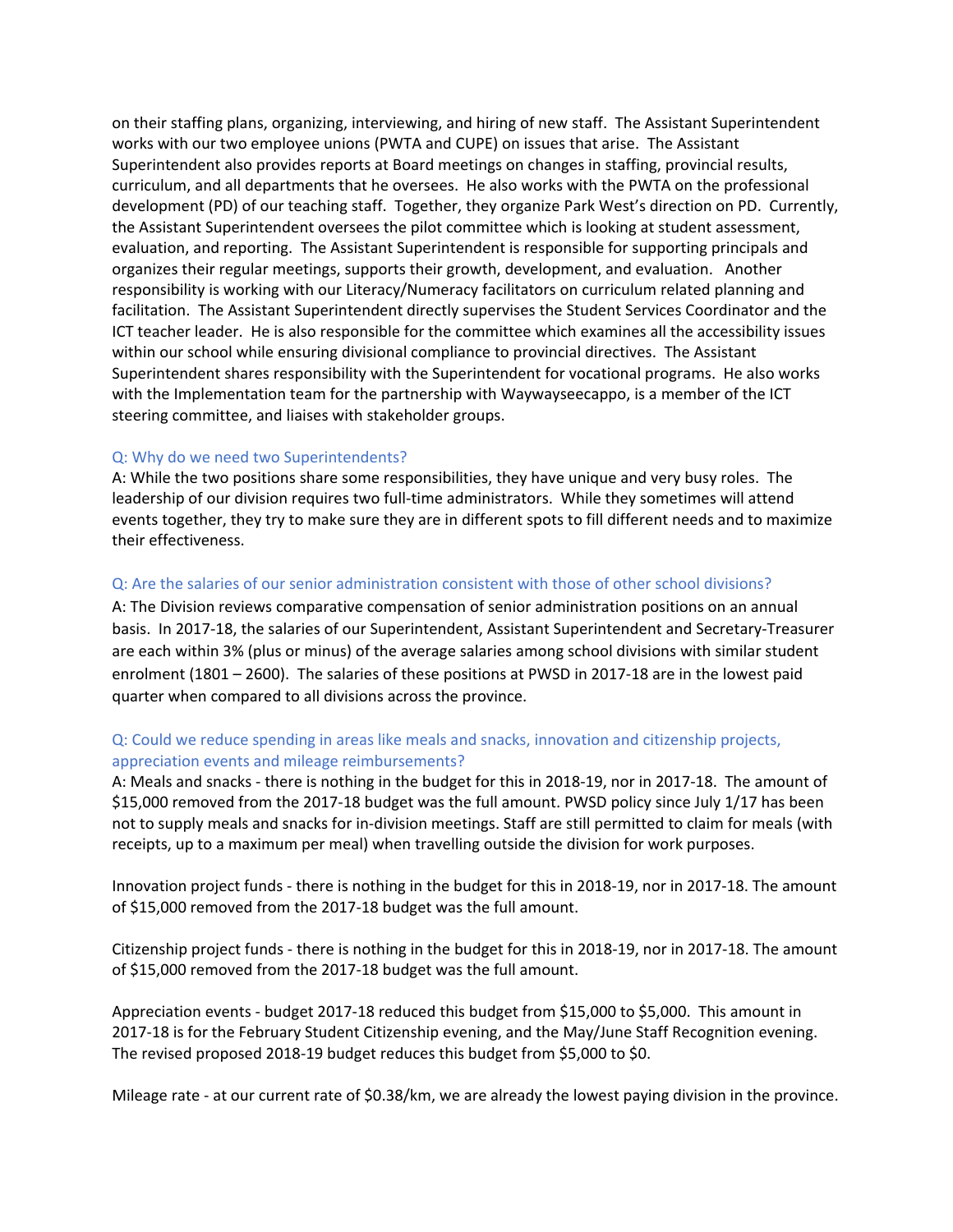Q: How much would we need to raise the special requirement (local taxation for 2018‐19 school year) to keep the budget's total expenses at the same amount as 2017-18? What would be the impact of this increase on residential and farm property taxes?

A: We would need to increase the special requirement by 5% (instead of the 2% directed by the Province) to add \$313,344 to the proposed 2018‐19 budget which would keep our total expenses at the same amount as 2017‐18.

This 5% increase to the special requirement would make the mill rate 10.5 and would have the following impacts property taxes:

‐ it would increase the 2018 special levy by \$15 (from \$299 to \$314) on a residential property assessed at \$200,000 in 2017.

‐ it would increase the 2018 special levy by \$121 (from \$3,382 to \$3,503) on farmland assessed at \$2,500,000 in 2017.

# Q: Can we move to a week‐long PD block like Saskatchewan? Would this reduce substitute and transportation costs?

A: There are no substitute or transportation costs for divisional PD days. The Province mandates the school year and in Manitoba it cannot begin before Labour Day. Saskatchewan starts their school year prior to Labour Day which is how they're able to have a week‐long PD block and a Spring Break week.

# Q: Is the average salary of a teacher really \$87,400?

A: The average salary and benefits (employer's contribution to CPP, Employment Insurance and group insurance) of a teacher at Park West School Division is estimated to be \$87,400. This figure assumes the same distribution of teacher classifications across the salary grid as in 2017‐18.

# Q: Has Strathclair been overstating its enrolment in past years? Is this why they are losing 1.5 teachers this year?

A: No. In 2017‐18 Strathclair School's actual enrolment was lower than projected and its projected 2018‐ 19 enrolment is lower than 2017‐18. As a result, 2018‐19 staffing is being adjusted accordingly.

# Q: How can labour costs be increasing if the Province's Bill 28 has imposed a wage freeze? Are admin staff's wages frozen?

A: The Province's Bill 28 wage freeze allows for payment of increment increases (raises for years of experience). This is one reason for increased labour costs in 2018‐19 as compared to 2017‐18. In 2017‐ 18 PWTA and CUPE employees received two wage increases (1.5% in September, and an additional 1.5% increase in January). In 2018‐19 PWTA and CUPE employees will be paid at the higher January rate for the full year. This is a second reason for increased labour costs in 2018‐19 as compared to 2017‐18.

Senior administration staff and other staff not represented by PWTA nor CUPE have compensation contracts that are three years in length. In accordance with Bill 28, when these contracts end, the four year sustainability period will begin (annual wage increases of 0%, 0%, 0.75% and 1%). This is a third reason for increased labour costs in 2018‐19 as compared to 2017‐18.